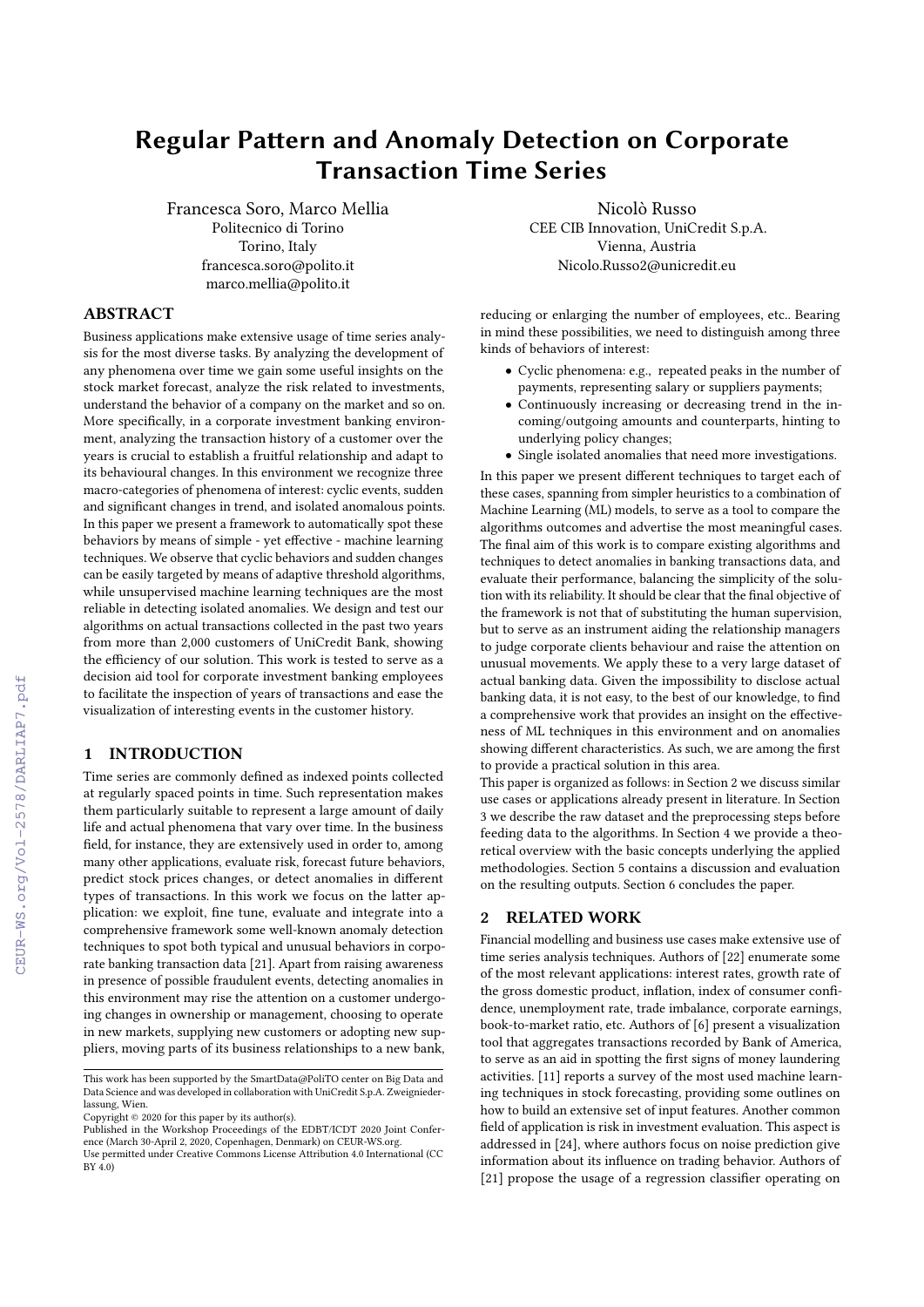the tensor representation of High-Frequency Trading data. The analysis of such transactions and the modelling of their waiting time is also addressed by the usage of random variables in [\[18\]](#page-5-0). Time series can be enriched by other quantitative data: the work in [\[27\]](#page-5-1) exploits a wider set of company-related financial indices, cash flow information and industry specific variables, to perform bankruptcy prediction. The above mentioned solutions are developed to model single specific cases, and often fail in capturing the similarities among phenomena. Moreover, detecting anomalies by using time series prediction outcomes implies a very strong assumption, i.e., the fact that the data used to train the model do not contain anomalies. Since this is not always the case in a real world scenario, unsupervised algorithms can represent a suitable solution to group together and spot similar patterns, isolating the most interesting anomalous ones. The work in [\[13\]](#page-5-2) provides a useful partition of the time series clustering approaches: rawdata-based, feature-based, model-based (i.e., respectively giving in input to the model the raw dataset, some feature extracted from it or modelling the coefficients or the residual). The same work summarizes some of the most common clustering evaluation metrics. Authors in [\[12\]](#page-5-3) provide an example of model-based clustering of time series, which models residuals by means of a Gaussian distribution. Many of the mentioned solutions are very specifically tailored to the problem they target, and are hence difficult to generalize to a wider set of use cases. In this paper we propose a comparative analysis of common off-the-shelf algorithms for anomaly detection applied to a large dataset of actual corporate investment banking transactions. The final aim is to provide techniques to tackle such problem efficiently and from different perspectives, according to the operator needs, sticking to easy to implement and understand algorithms commonly known by data science practitioners. The output of our analysis aims at facilitating the business relationships between the bank and the customer, allowing the relationship managers employees, who are not ML experts, to know in advance and adapt to eventual changes in the customer activities.

#### 3 DATASET

The case study reported in this paper takes advantage of a large dataset recording years of corporate customers payment transactions. We define a transaction as a single payment directed to or operated by a given customer entity. The original dataset consists of more than 50,000,000 transactions, characterized by 35 different fields. All the transactions are reported from the point of view of the customer: it is either a beneficiary, i.e., a payment recipient, or a source, i.e., it is carrying the payment out. For this, we take into account the direction of the transaction and separate "incoming from "outgoing" transactions. In total, we count about 500,000 customers, many of them recorded only a small number of transactions, and hence not so relevant. To filter them, we keep only those overcoming a monthly threshold  $T = 100$  of minimum incoming or outgoing payments, depending on the targeted application. Given the transactions involving each client, we group them by time interval, computing (i) the sum of amounts, and (ii) counting the number of unique counterparts. We set a different time granularity (i.e., daily, monthly, weekly, quarterly) according to the required task and need of the analysts. To provide an overview of the data, we report an example of the periodic payments phenomena we are looking for in Figure [1.](#page-1-0) In this case we are able to distinguish the payments of salaries from those directed to suppliers thanks to an algorithm internally developed

by the company, called Company or Physical Person, or CoPP. By means of a Random Forest algorithm, it labels the transaction recipients based on a set of input features and flags such as the presence of company-related stop words (e.g., GmbH, S.r.l., S.p.a., etc.), the number of characters in the name, the volume of the transactions or the presence of a numerical value in the name of the beneficiary. In output, it classifies the payment transactions in those directed to suppliers and those directed to employees, respectively in blue and green in Figure [1,](#page-1-0) with an average accuracy of <sup>96</sup>.3%. As it is visible in the plot, salaries constitute the largest number of transactions, and look periodical. Suppliers payment transactions tend to be more spread over the considered time period and generally lower in number.

<span id="page-1-0"></span>

Figure 1: Output of CoPP algorithm classification

If we take a look at the distributions of the outgoing amounts per month, reported in Figure [2](#page-2-0) for the same customer, we can see that despite being less in number, the transactions to suppliers (top plot) constitute the largest part of the overall outgoing amount, outperforming the salary payments (bottom plot) of two orders of magnitude. Moreover, from the spikes in Figure [2\(b\),](#page-2-1) we could understand that the customer in this examples may pay the 13th salary to its employees.

Figure [3](#page-2-2) reports, on the other hand, an example of client showing a significantly decreasing trend. Such behavior should raise the attention of the relationship manager and lead to the investigation of the business relationships and events that originated this outcome.

To serve as input to the proposed supervised and unsupervised models we further enrich the time series data to build a complete set of features useful for inspection. We report all the features and their brief description in Table [1.](#page-1-1) Please note that for confidentiality and privacy reasons we omit some of the details regrading the original dataset, and we cannot report complete examples.

Table 1: Lags dataset

<span id="page-1-1"></span>

| Field             | Value                                              |  |  |  |  |
|-------------------|----------------------------------------------------|--|--|--|--|
| y                 | Target variable                                    |  |  |  |  |
| date              | Date, daily granularity                            |  |  |  |  |
| $v$ t-D           | Value of y at day d-D $(D=\{1,,6\})$               |  |  |  |  |
| monthly avg       | Average value of y per month                       |  |  |  |  |
| weekly avg        | Average value of y per week                        |  |  |  |  |
| is < (dayofweek)> | Flag, 1 if date is $\langle$ dayofweek $\rangle$ > |  |  |  |  |
| prev W weeks      | Value of y at week w-W $(W=\{1,,3\})$              |  |  |  |  |
| prev_M_months     | Value of y at month m-M $(M=\{1,,3\})$             |  |  |  |  |
| quarter avg       | Average value in quarter                           |  |  |  |  |
| neigh 4 days      | Average value of $y$ at $\frac{+}{2}$ days         |  |  |  |  |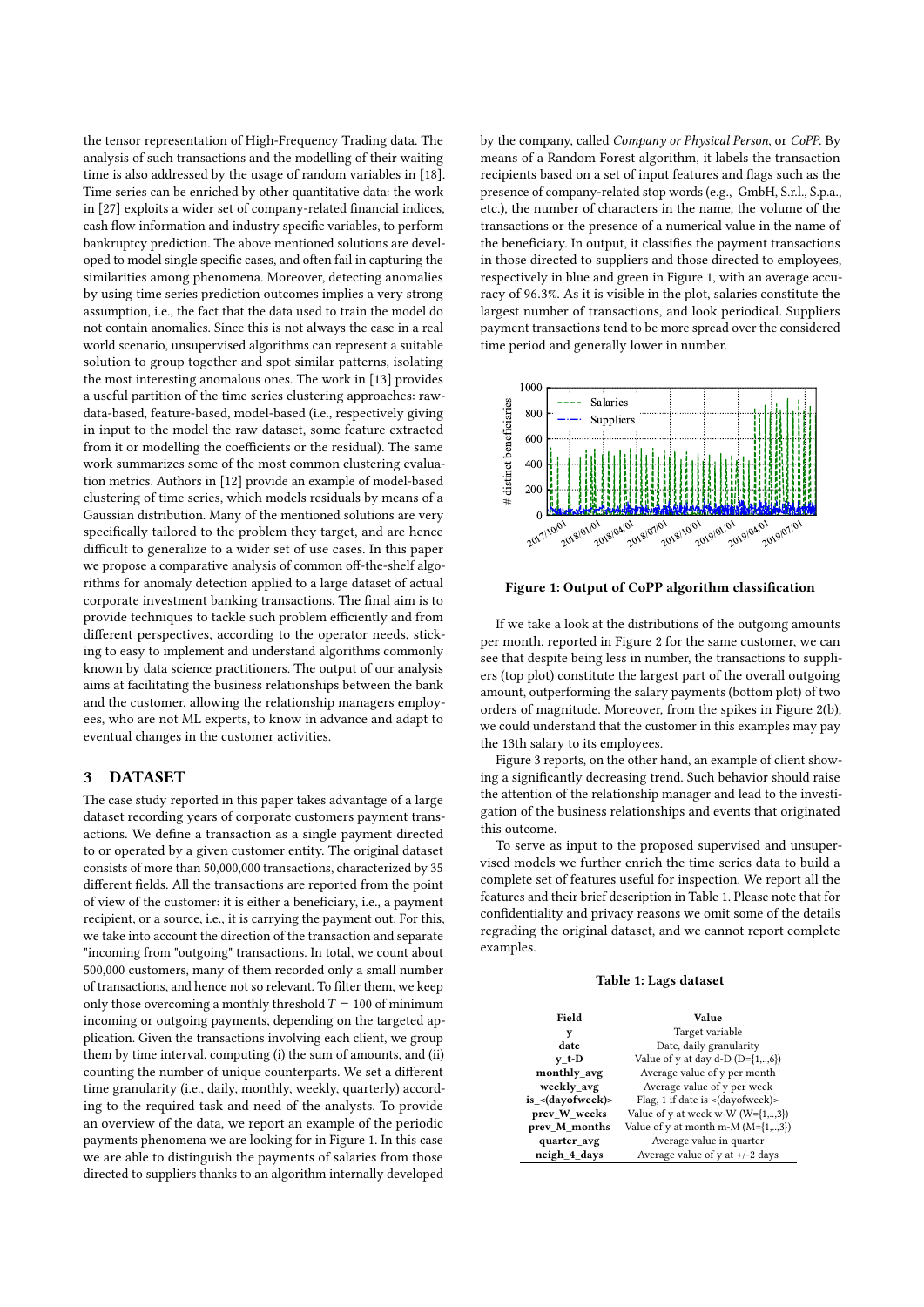<span id="page-2-0"></span>

(a) Company amount distribution



(b) Physical person amount distribution

<span id="page-2-1"></span>Figure 2: Amount distribution towards physical persons and companies

<span id="page-2-2"></span>

Figure 3: Example of client showing decreasing trend in incoming counterparts count

## <span id="page-2-4"></span>4 OBJECTIVES AND METHODOLOGIES

In this section we provide a brief description of the adopted algorithms. The heuristic techniques in Section [4.1](#page-2-3) allow to recognize customers showing periodical repeated phenomena or sudden trend changes. Later we compare a set of supervised and unsupervised techniques to spot isolated single-point anomalies. We assume the reader is familiar with ML algorithms.

#### <span id="page-2-3"></span>4.1 Periodicity and trend detection

We use heuristic techniques to detect two types of clients: the ones who periodically pay salaries or suppliers, and the ones who show a steep trend (either ascending or descending). As previously said, spotting these kind of customers is relevant as it allows the bank to highlight changes, e.g., in the company business operations or in the personnel composition. For these applications, we use the per-customer time series as input.

<span id="page-2-5"></span>4.1.1 Salaries and suppliers payments detection. For this case study, we focus only on the number of unique counterparts towards the customer performs transactions. An (almost) regular pattern in the count of such operations is a clear sign that the customer is paying employees salaries, or suppliers. Normally such transactions appear as visible periodical spikes whose height does not show significant changes over time. This characteristic makes such behavior easy to spot by means of a simple adaptive threshold algorithms. Given the existing time series, we compute the maximum number of counterparts registered every year, namley  $max_y_counter part$ . We then define the threshold  $\tau = 0.8 \cdot \text{max\_y\_counterpart}$ . We then test every row against this threshold. We get as output 1 if the number of counterparts for that day overcomes the threshold, 0 otherwise. To decide that a customer shows a cyclic behavior, we check that the threshold is overcome at least once per month for at least the 85% of the considered months (i.e., 20 months out of 24). Not reported here due to space limitations, the choice of parameters results robust, and the suggested values have been selected as best candidates.

<span id="page-2-6"></span>4.1.2 Trend detection. We run the trend detection procedure on the count of both outgoing and incoming counterparts. Since a daily aggregation is not suited to detect a trend change, we aggregate the data considering their average per quarter of the year, as typically done in economy fields. We then compute the variations that interested the same quarters across all the available years (namely  $\delta_{O1}$ ,  $\delta_{O2}$ ,  $\delta_{O3}$ ,  $\delta_{O4}$ ). As a following step, we further aggregate the counterparts count by month, and we then fit to such time series a simple univariate linear regression model as:

$$
y_i = \alpha + \beta \cdot x_i + \epsilon_i \tag{1}
$$

We take into account the values of  $\beta$  and the *p-value*. The former<br>gives information on the slope of the intercept line, the latter gives information on the slope of the intercept line, the latter on the correlation of the target with the given regressor. We only consider as statistically significant those customers having *p*-value  $\leq$  0.05. We then define two subset of customers: those having a relevant increase in the trend for at least a quarter (i.e.,  $\delta_{Qi} \geq 30\%$ ), and those showing a relevant *decrease* (i.e.,  $\delta_{Qi} \le -30\%$ ). This combination of thresholds set on the  $\delta_{Qi}$  and on the *p*-value allows us to filter customers with clear trends. At the end of this stage, we notify the relationship manager with a list of customers to carefully monitor.

#### 4.2 Isolated anomalous points detection

Heuristics and simple linear regression models do not target isolated anomalies equally well. For this purpose we realize a framework including standard algorithms for time series forecasting, supervised and unsupervised techniques. We describe the specifications about our implementation below. A detailed discussion on the techniques is out of the scope of this work.

4.2.1 ARIMA models. Time Series Forecasting is an extensively used technique to tackle the anomaly detection problem ([\[17\]](#page-5-4), [\[7\]](#page-5-5), [\[23\]](#page-5-6), [\[9\]](#page-5-7)). Its final objective is to provide a prediction of the future values of a time series based on its past values. By defining a reasonable confidence interval for the predicted values, we identify as anomalies the points that fall outside such predicted interval. Here we focus on Auto Regressive Integrated Moving Average Models (ARIMA). Every ARIMA model requires as input a stationary time series. Wand three fundamental parameters:  $p$ , the number of autoregressive terms,  $d$ , the order of the differencing term and  $q$ , the number of moving average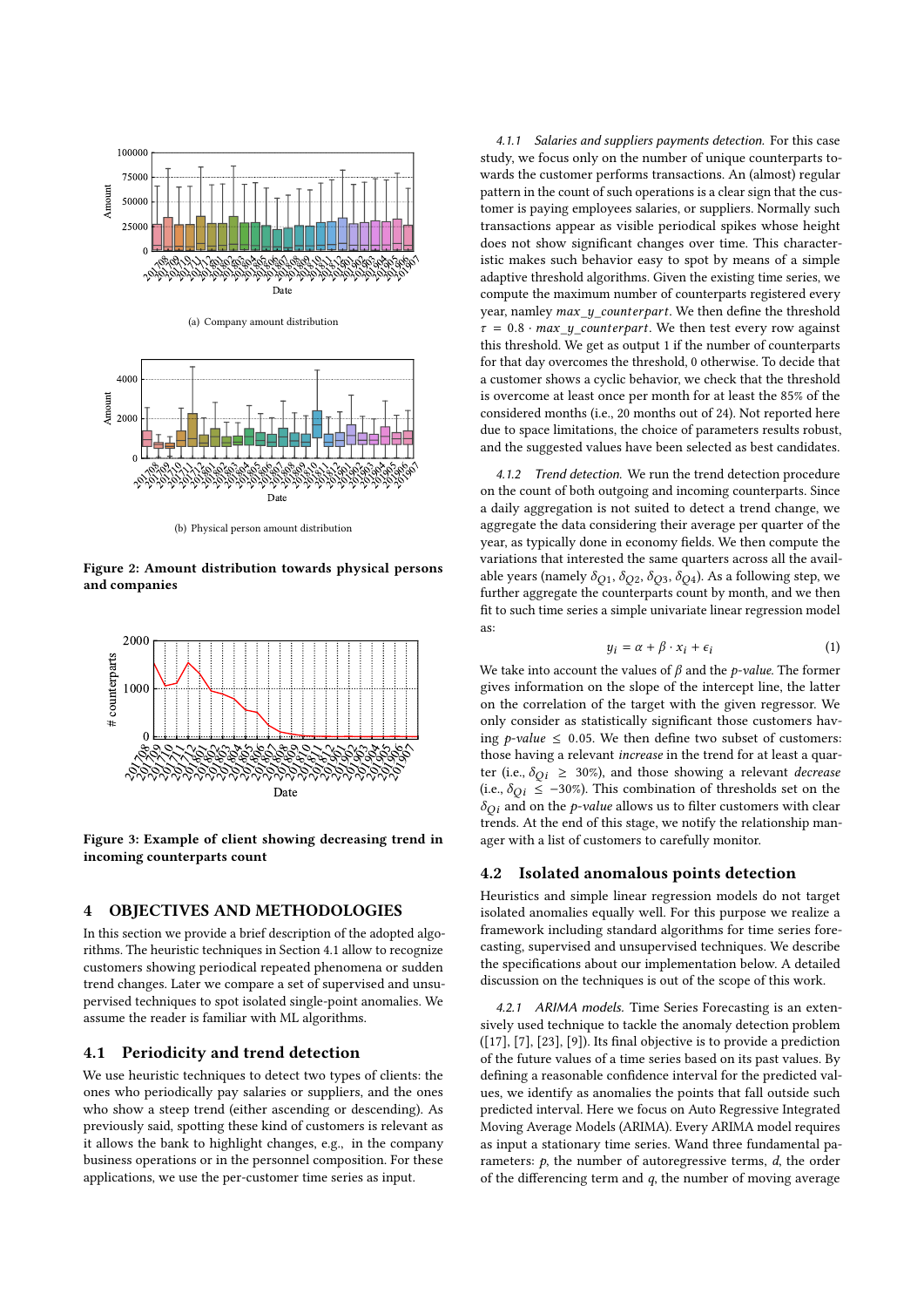terms. As a general best practice, we should keep in mind that the values of  $p$ ,  $d$  and  $q$  are usually kept below 3. We hence run a grid search with parameters ranging from 0 to 3. We instantiate an ARIMA model per each combination and we chose the best model by calculating the Mean Squared Error between the actual value and the prediction yielded by every  $(p, d, q)$  triplet. Given the best model, we compute the upper and lower boundary of the confidence interval for each prediction, and we flag as anomalous every point falling outside such boundaries.

4.2.2 Supervised techniques. All the following techniques use as input the dataset described in Table [1,](#page-1-1) properly standardized. Similarly as before, we consider well-accepted ML algorithms that we train to predict the next value  $\hat{y}$ . We run hyperparameter selection, and compare the prediction  $\hat{y}$  with the actual value  $y$ . Differently from ARIMA models, we do not have a standard way to compute confidence intervals, thus we rely on domain knowledge driven heuristics to flag outliers. In details we define a set of threshold-based control criteria to label a point as anomalous: the anomaly is advertised if at least one criterion is triggered. We list all the criteria below:

• Criterion 1 (multiplicative):

$$
\begin{cases} \text{KO}: \text{if } (y > \tau \hat{y}) \land (\mid y - \hat{y} \mid) = \sigma_{min}) \\ \text{OK}: \text{else} \end{cases}
$$

• Criterion 2 (additive):

$$
\begin{cases}\n\text{KO}: \text{if } (y - \hat{y}) > k\sigma_{rolling} \\
\text{OK}: \text{else}\n\end{cases}
$$

• Criterion 3 (multiplicative positive):

$$
\begin{cases}\n\text{KO}: \text{if } (y > \hat{y}) \& \text{Criterion 1} \\
\text{OK}: \text{else}\n\end{cases}
$$

• Criterion 4 (additive absolute):

$$
\begin{cases}\n\text{KO}: \text{if } |y - \hat{y}| >= k\sigma_{rolling} \\
\text{OK}: \text{else}\n\end{cases}
$$

Where  $\tau$  and  $k$  are multiplicative thresholds we manually tune,  $\sigma_{min}$  is the minimum monthly standard deviation of the label variable, and  $\sigma_{rolling}$  is the rolling standard deviation of the label computed month by month.

For the regression, we consider state of the art algorithms. We briefly report the chosen configurations below. We manually tune all the algorithms parameter, and we hereby report only the resulting best configurations for the sake of space. For the Support Vector Regressor ([\[25\]](#page-5-8), [\[4\]](#page-5-9)) we exploit three different kernel functions: the linear, the polynomial and the RBF one. All kernels require a regularization parameter  $C = 100$ , an  $\epsilon =$ 0.1, while the polynomial kernel takes also *degree* = 3. The Stochastic Gradient Descent Regressor [\[10\]](#page-5-10) exploits the standard concept of stochastic gradient descent to fit linear regression models. We choose to fix the number of maximum iterations to  $I = 100,000,000,$  and a stopping criterion on the validation score improvement  $tol = e^{-10}$ . We then exploit a set of Decision-<br>Tree based regressors: we first instantiate a simple Decision Tree. Tree based regressors: we first instantiate a simple Decision Tree, which we then use as a building block for an AdaBoost regressor [\[20\]](#page-5-11) and a Random Forest regressor [\[1\]](#page-5-12). For the former we specify that we want to terminate the boosting at  $n\_estimators = 300$ ; for the latter we require a number of trees  $N = 100$  and we set  $max\_depth = 20$ .

4.2.3 Unsupervised techniques. All the implemented unsupervised techniques require the specification of different parameters and outlier identfication criteria. The former is algorithm-specific: We combine three cluster quality measures: the *Silhouette* [\[19\]](#page-5-13), the Davies-Boulding index [\[3\]](#page-5-14) and the Calinski-Harabasz index [\[2\]](#page-5-15) to choose the best clustering configuration. More details for each algorithm below. The latter is generic and based on the definition of a threshold  $p$  that defines the maximum number of points a cluster should contain to be labeled as anomalous. We found  $p = 5$  to provide best results for our case study.

We consider four clustering algorithms: k-Means [\[15\]](#page-5-16), DBScan [\[5\]](#page-5-17), Hierarchical clustering [\[16\]](#page-5-18) and Isolation Forest [\[14\]](#page-5-19). More in detail, for k-Means we are required to specify the parameter  $k$ , whose evaluation is commonly pointed out as a critical aspect of the algorithm itself ([\[8\]](#page-5-20), [\[26\]](#page-5-21)). We target this problem by restricting the possible range of  $k$  to a reasonable set of values defined according to our domain knowledge: we let  $k$  range from 2 to 7. For each  $k$  we compute the number of anomalous clusters (i.e., the clusters containing  $N_j \leq p$  points), and among those, we identify the most common number of anomalous clusters by taking the mode of such column. We chose the best  $k$  according to each score. If the algorithm never identifies any anomalous cluster, it returns 0. The advantage of DBScan is that it does not require to define the number of clusters a priori and it isolates noise points without using the aforementioned threshold  $p$ . We automatize the choice of the parameters  $\epsilon$  and minPoints by first evaluating the distribution of the nearest neighbour distances. Once we define the average most common value of distances as our  $\epsilon$ , we calculate the distribution of the number of points according to this  $\epsilon$  – neighbourhood, and we choose our minPoints value in the same way. We finally run the algorithm with the selected parameters, and we consider anomalous all the points marked as noise. When using Hierarchical Clustering we again face the problem of defining the correct number of clusters. This depends on the setting of the cutoff level on the obtained output dendrogram. We limit the set of reasonable cutoff levels up to  $C = 5$ , and we evaluate the best C by considering the number of anomalous clusters according to the threshold  $p$  combined with the best scores. If we are unable to identify small anomalous clusters, we yield 0 as a result. Isolation Forest algorithm shows as its main strength the fact that it does not require an a-priori definition of the number of clusters, but only on the selection of a reasonable number of base trees, as required by some of the previously described supervised algorithms. The main underlying idea of this technique is that anomalies are often isolated points whose identification requires just a few partitions of the feature space to separate them from the more concentrated sets of points. We do not rely on the output of a single tree, but on the average output generated by a set of  $N = 100$  trees.

## 5 CASE STUDY AND RESULTS

In this section we proceed with the description and comment of the results obtained with the different automatic detection techniques illustrated in Section [4.](#page-2-4) Please note that, for data confidentiality reasons we report an indicative range for all the numeric results. We use Python  $3.7<sup>1</sup>$  $3.7<sup>1</sup>$  $3.7<sup>1</sup>$  as a programming language, together with Pandas<sup>[2](#page-3-1)</sup> and scikit-learn <sup>[3](#page-3-2)</sup>libraries. All the examples use as input the transactions of a subset of <sup>2</sup>, <sup>000</sup> customers.

<span id="page-3-0"></span> $\overline{\textrm{1}}$ https://www.python.org/downloads/release/python-370/

<span id="page-3-1"></span><sup>2</sup>https://pandas.pydata.org/pandas-docs/stable/index.html

<span id="page-3-2"></span><sup>3</sup>https://scikit-learn.org/stable/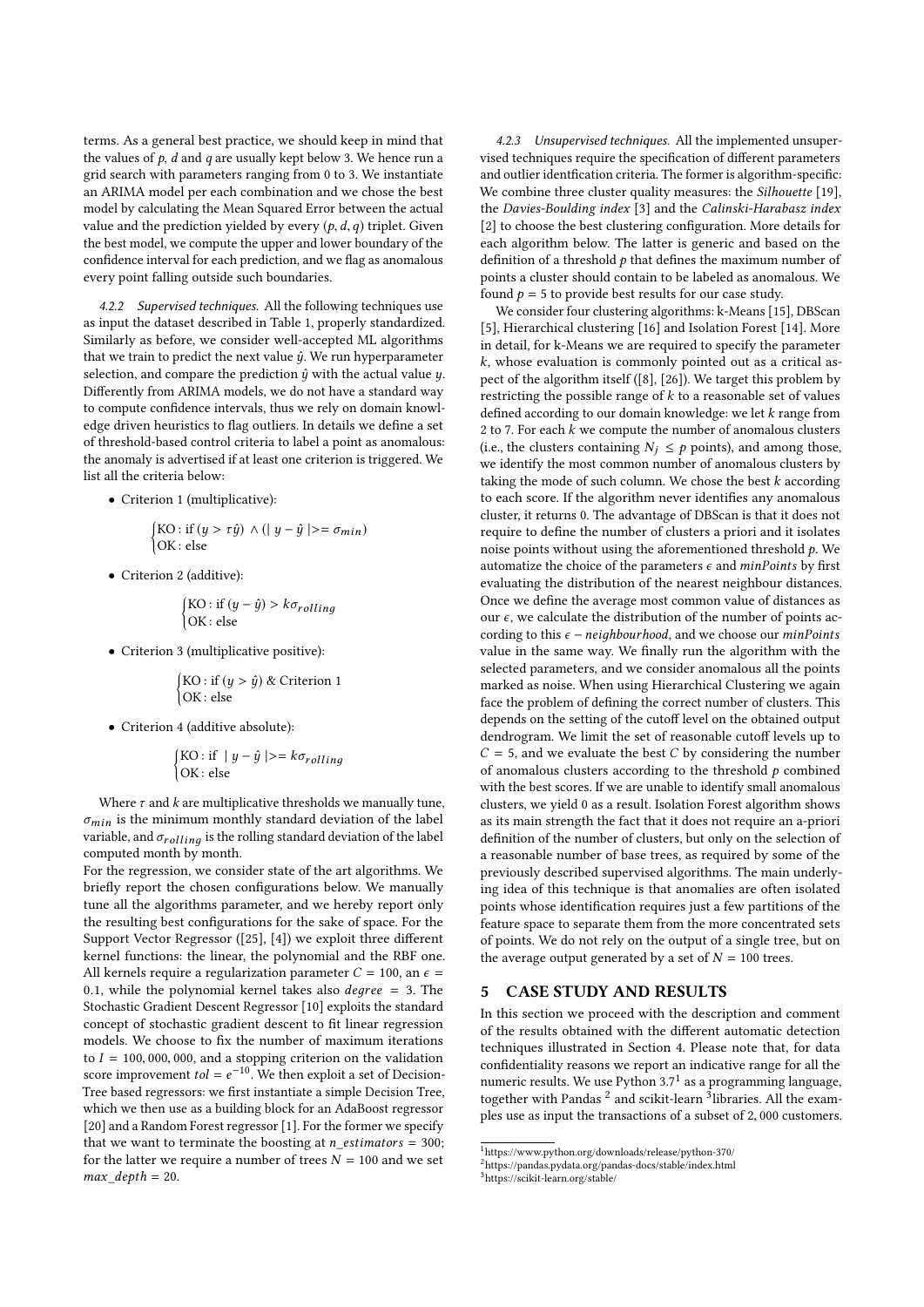#### 5.1 Periodicity and trend detection

5.1.1 Salaries and suppliers payment detection. As already reported in Section [4.1.1,](#page-2-5) we define salaries and suppliers payment those outgoing transactions showing a regular spikes over time. The height of the spikes is generally almost constant but it may be subject to changes from time to time. The output of the adaptive threshold heuristic points out that slightly less than the 25% of the customers under analysis performs periodical payment transactions. We manually verified about 100 cases and found no evident sign of miscalssification. For instance, we report the output for two customers, namely CLI1 and CLI2, in Figure [4.](#page-4-0) In the two figures we can see clearly how a large number of transactions are concentrated in certain days of the month, and repeated periodically. CLI1, in Figure [4\(a\),](#page-4-1) shows an increase in the number of distinct transactions after the beginning of 2019: this may suggest, for instance, a change in the relationships with the suppliers, or in the composition of the workforce with newly hired employees. Our algorithm automatically adapts the threshold  $\tau$ , helping the relationship manager to detect the change. For instance, we can suppose that the company is growing or trying to enlarge its business. On the other hand, CLI2 in Figure [4\(b\)](#page-4-2) shows an almost regular pattern over the analyzed time period, with a variation of  $\pm 3$  counterparts over the years. Identified peaks are consistent with personal payments as identified by the CoPP algorithm. The output of the salaries detection procedure is meant to be read together with CoPP, to allow the relationship manager to have a clear overview on the customer business choices and structures. Notice that our solution does not require labelled dataset, a often time-consuming process.

<span id="page-4-1"></span><span id="page-4-0"></span>

<span id="page-4-2"></span>Figure 4: Output of the salary detection process

5.1.2 Trend detection. For the sake of space, we discuss the output of the heuristic reported in Section [4.1.2](#page-2-6) for the first and last quarter variations, namely  $\delta_{Q1}$  and  $\delta_{Q4}$ . We consider incoming and outgoing counterparts separately. Out of the <sup>2</sup>, <sup>000</sup> clients originally in scope, 20% shows an increasing trend in the incoming counterparts and <sup>7</sup>.5% shows a decreasing trend. Considering outgoing counterparts, 20% of customers shows increasing trend, 6% shows decreasing trend. Figure [5](#page-4-3) reports some examples of the automatically detected behaviors for 3 different customers. As visible, all of them show a clear decreasing trend, correctly identified by the algorithm. Also in this case, we manually verified the results, showing no errors in the classification.

<span id="page-4-3"></span>

Figure 5: Customers with relevant changes in trend for outgoing counterparts count

In case of trend detection, we also present to the relationship manager a set of aggregated statistics on the quarter variations. Figure [6](#page-4-4) shows, for instance, the  $\delta_{O1}$  (in red) and  $\delta_{O4}$  (in blue) distributions per turnover buckets. In the figure we observe a positive growth from one year to the following in most of the buckets. The exception to be highlighted is the case of small companies (i.e., the ones having turnover between <sup>0</sup> and <sup>500</sup>, <sup>000</sup> RON), which show a very significant growth in Q1. The Relationship Manager should pay attention to the bucket 500k - 1MLN, showing a significant decrease.

<span id="page-4-4"></span>

Figure 6: Delta Q1 and Q4 distribution for outgoing counterparts per turnover bucket